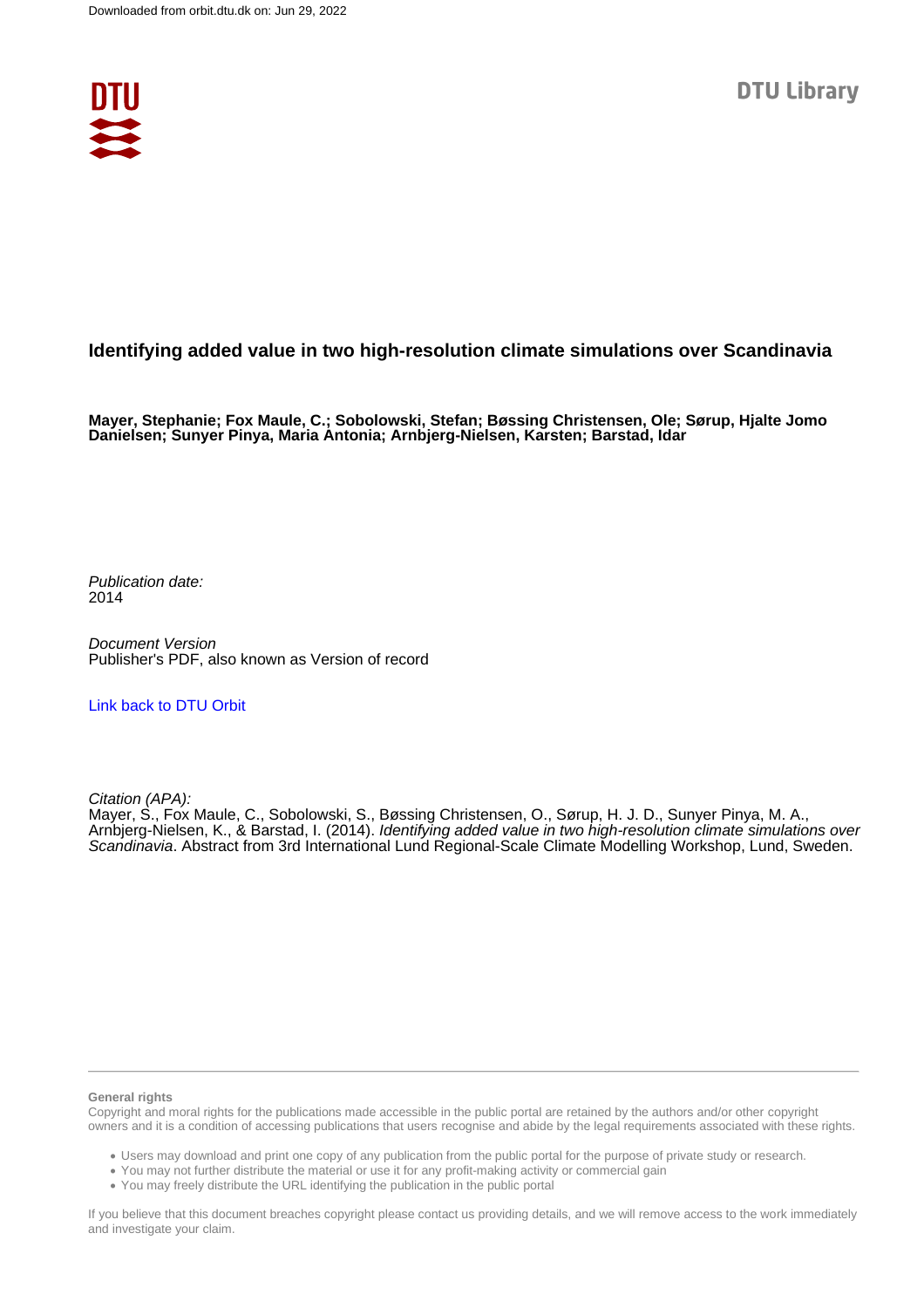## **Europe in a 6 Degrees Warmer Climate**

Ole B. Christensen, S. Yang, F. Boberg, C. Fox Maule, M. Olesen, M. Drews, H. J. D. Sørup,  $\frac{1}{2}$  and J. H.

# Christensen 1

1 Danish Climate Centre, Danish Meteorological Institute, Copenhagen, Denmark (obc@dmi.dk)

Danish Technical University, Lyngby, Denmark

#### **1. Introduction**

There is no doubt that a world with an average temperature 6 degrees above pre-industrial climate will be very different from what we currently know; but what will it look like? With the help of a simulation with the ECEARTH global model, downscaled over Europe with the regional model HIRHAM5 in 25km grid point distance, we investigate such a climate.

Through a complementary analysis of CMIP5 GCM results we also study the time at which such a condition may be reached.

One simulation is normally insufficient for a robust analysis of climate change effects. Therefore some work is devoted to an analysis of the extent to which various climate parameters exhibit pattern scaling, i.e. that the change in the relevant parameter is proportional to the change in global temperature. We analyse simulations with the same regional model under weaker climate change, and examine whether the 6-degree simulation scales the same way as these simulations.

#### **2. Method**

In this study, targeted simulations have been performed with the HIRHAM5 regional climate model (RCM) for time slices corresponding to around 6 degrees of global warming and for an RCP4.5 scenario, and finally a transient RCP8.5 experiment; these simulations have been driven by the EC-EARTH global circulation model (GCM) and have used the same integration domain as was employed in the ENSEMBLES project (http://ensembles-eu.metoffice.com). In this study, data from these simulations are being compared to the ENSEMBLES RCM database.

To establish the 6-DEG scenario, we performed the benchmark CMIP experiment of idealized 1% per year CO2 increase using the EC-EARTH model (Hazeleger, 2012). The run initialized from the pre-industrial control, and the atmospheric CO2 concentration was prescribed to increase at 1% per year from the pre-industrial value (i.e., 285 ppm) until five times the initial level had been reached, and then kept constant afterwards. The simulation was 250 years with all other forcings kept at the pre-industrial level. As long as the  $CO<sub>2</sub>$  increases, the simulated global mean surface temperature rises. It continues to slowly increase for several decades even after the CO2 stops growing, and gradually stabilizes at a level of about 6.5 K warmer than the preindustrial level towards the end of the simulation.

#### **3. Results**

Figure 1 shows the absolute changes in seasonal

mean temperature and the relative changes in seasonal mean precipitation compared to the 1976-2005 level for a global mean temperature change of about 6K for both summer (JJA) and winter (DJF). We find that the winter temperatures increase from about 5 K in western and southern Europe (British Isles, Iberian Peninsula, France) to more than 9K in the northeast (northern Finland, western Russia). In summer the largest temperature change of more than 9K is found in the Iberian Peninsula and southern France; large changes of 7-8 K are also found along the northern coast of the Scandinavian Peninsula. The lowest temperature increases of about 5-6 K are found in most of Northern Europe, centered on the Baltic Sea, and also including the British Isles. The geographical pattern of these changes is very similar to the changes projected in a 2 K warmer Europe (Vautard et al, 2014), just with a much higher amplitude.

For precipitation we find that in winter the seasonal mean precipitation increases in large parts of Europe, primarily north of 47°N, with the largest changes of more than 60% increase north and east of the Baltic Sea. The largest decrease of 30-50% occurs in the Iberian Peninsula and along the Mediterranean coastline. In summer the line dividing wetting from drying shifts northward; increases of about 20-40% are only found on the Scandinavian Peninsula, in Finland, the Baltic countries and in Russia, with the highest values being in the Norwegian mountains. The largest decreases of 50- 60% in seasonal mean precipitation occur in the Iberian Peninsula, southern Italy, Albania, Greece and Turkey. In summary, EC-EARTH-HIRHAM5 projects that particularly in winter, northeastern Europe will get a much warmer and wetter climate, whereas in summer the largest changes will occur in the Iberian Peninsula and along the Mediterranean coast with a much warmer and drier climate. The noticeable changes in winter of much warmer and wetter conditions in northeastern Europe are also visible in a just 2K warmer Europe for the ensemble mean of 14 ENSEMBLES models (Vautard et al., 2014), indicating that this feature is very robust.

#### **4. Scaling with Global Temperature Change**

In order to investigate to which extent the climate signals shown here are compatible with pattern scaling, we show in Fig. 2 the average change of several quantities over Scandinavia as a function of the global warming of the driving GCM. All ENSEMBLES regional model results as well as a transient RCP8.5 simulation and time-slice simulations for 6 degrees warming and for RCP4.5 are shown, all with HIRHAM5 for the ENSEMBLES domain, driven by EC-EARTH. It can be seen that pattern scaling